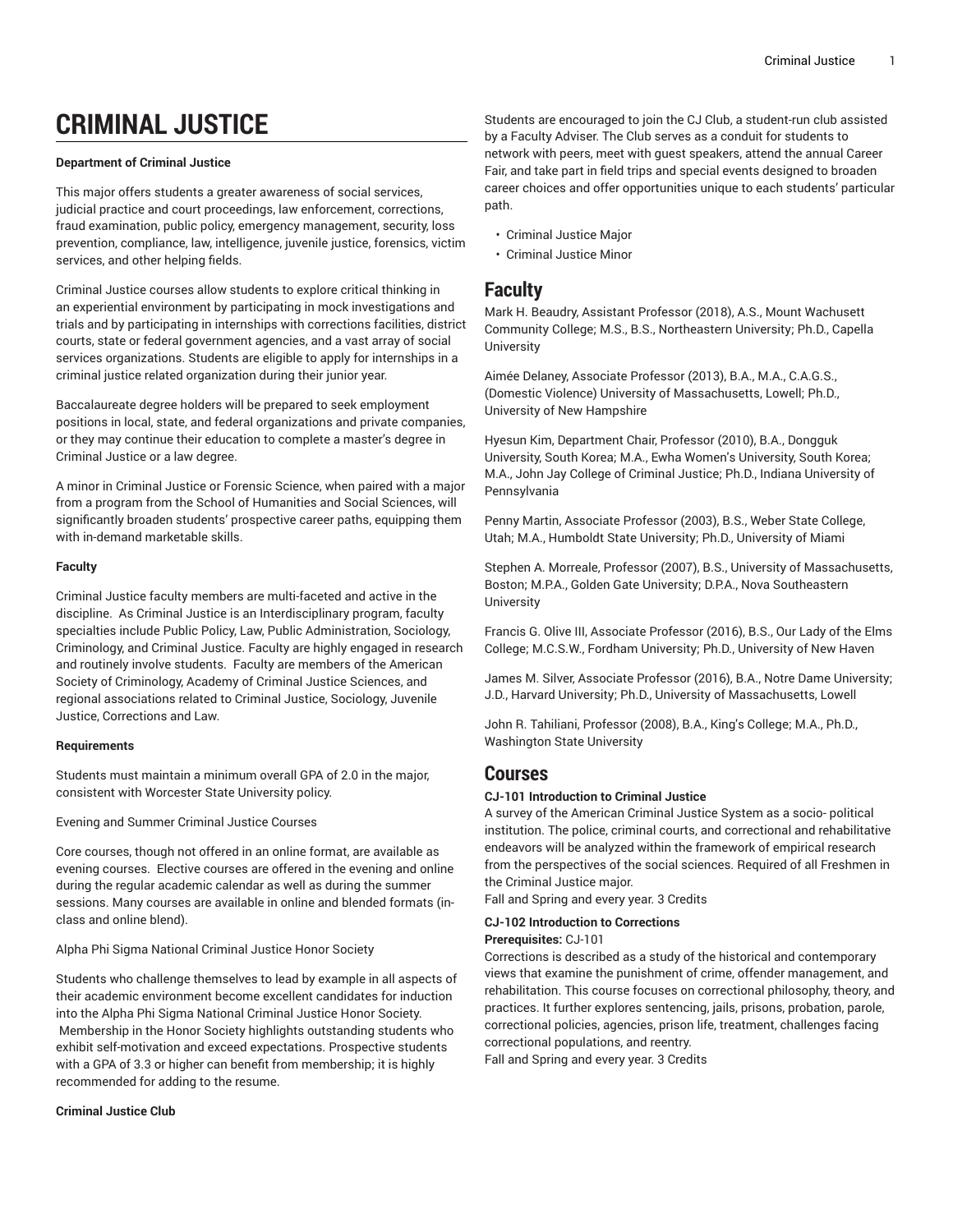# **CJ-103 Evidence Collection and Crime Scene Preservation**

#### **Prerequisites:** BT-101

This course provides students with a theoretical framework for the practice of evidence collection and crime scene preservation. Various techniques and protocols for investigation will be reviewed and linked to methods of collection of physical evidence, as well as the interpretation, accountability and preservation of data. Techniques of documentation and case preparation will also be explored.

Every 2-3 years. 3 Credits

#### **CJ-111 Law Enforcement and Society Prerequisites:** CJ-101

The structure and function of law enforcement agencies in contemporary society will be analyzed in their sociological context. Particular emphasis will be placed on the role of the police within the framework of the Criminal Justice System.

Fall and Spring and every year. 3 Credits

# **CJ-193 Special Topics for First-Year Students**

# **LASC Categories:** FYS

Introductory level course covering topics of special interest to first-year students. Offered only as a First-Year Seminar. Every year. 3 Credits

# **CJ-203 Theories of Crime**

#### **Prerequisites:** CJ-101

This course explores the prominent theories of crime causation, including biological, psychological, sociological, and cultural explanations. In this course, students also learn the implications of these theories for policy making within the criminal justice system.

Fall and Spring and every year. 3 Credits

# **CJ-204 Introduction to Research in Criminal Jus**

#### **Prerequisites:** CJ-203

This course provides an overview of research concepts, designs, and applications within the content areas of criminal justice. Reasoning, concept construction, theoretical frameworks, ethical principles, and professional writing conventions are examined. Fall and Spring and every year. 3 Credits

#### **CJ-205 American Judicial System**

#### **Prerequisites:** CJ-101

An examination of the development of law and the American legal system. The problems related to the meaning and uses of law: the organizational hierarchy of the courts: and the role of the courts in the criminal justice systems.

Fall and Spring and every year. 3 Credits

#### **CJ-208 Systems of Addictions Treatment**

#### **Prerequisites:** HE-285 or CJ-285

This course provides an overview of counseling modalities and techniques used in addiction treatment and recovery settings, including for those with co-occurring disorders. A family systems approach will be employed to understand how the Criminal Justice System, the Mental Health System, and the larger community relate. Legal and regulatory restrictions, ethical codes, and legal sanctions also are discussed. Fall and Spring and every year. 3 Credits

# **CJ-211 Victimology**

#### **Prerequisites:** CJ-101

Criminal-victim relationships, with emphasis on victim-precipitated crimes and compensation to the victims. Every 2-3 years. 3 Credits

#### **CJ-212 Homeland Security**

The course is designed to introduce students to the established Department of Homeland Security. The course will examine issues such as interdepartmental workings, legal restrictions placed on the DHS mandates, how the DHS interacts with both domestic and international agencies, and how effective has the DHS been since its inception. Alternating and every year. 3 Credits

# **CJ-215 Art Crimes**

#### **LASC Categories:** TLC, HBS

This course explores a variety of criminal offenses involving the production, consumption, distribution, and display of art, including graffiti/street art, forgery, theft, vandalism, rights infringement, and indecent and politically subversive art. The course examines these offenses from an interdisciplinary perspective, including law, criminology, aesthetics, economics, and cultural studies. Art crimes are examined from the international level to the locaL. (This course does not count as a Criminal Justice elective for Criminal Justice majors.) Every 2-3 years. 3 Credits

#### **CJ-216 Cybercrime**

**Prerequisites:** CJ-101 and CJ-111

Cybercrime has grown in visibility and importance during the last two decades. There is growing public interest in cybercrime and identity theft and its consequences for businesses and individuals, only scant attention has been given to investigation and understanding of this crime. The focus of this course is to introduce students to the technical, social and legal aspects of cybercrime while exposing students to theories, tools and approaches to preventing and investigation of Cybercrime.

Every 2-3 years. 3 Credits

# **CJ-217 Criminal Justice and Cultural Studies Abroad LASC Categories:** DAC

This course is designed to provide students with an opportunity to explore culture, crime, and criminal justice systems overseas by attending international programs held in foreign countries. This course includes a study of criminal justice practices and systems through field studies, lectures, seminars, workshops, and the like. Further, students are exposed to diverse cultural experiences and events throughout the program. Every 2-3 years. 3-6 Credits

#### **CJ-230 Leading Criminal Justice Organizations**

**Prerequisites:** CJ-101 and CJ-102 and CJ-111

An examination of organizational and leadership theory and its applications within criminal justice organizations. Consideration of the principles of organization and methods adopted by progressive agencies to effectuate change and ensure effective criminal justice service to the community.

Every 2-3 years. 3 Credits

#### **CJ-250 Quantifying Crime LASC Categories:** QAC

**Prerequisites:** Score of 3 or higher on math Accuplacer or passing grade in college level math class.

Students are provided with an overview of statistics used in criminal justice and criminology. The course covers topics including constructing testable research questions in the study of crime, organizing data, applying appropriate statistical tests, and interpreting results. This course also teaches students how to evaluate government data, technical reports, and empirical studies which summarize criminal justice data. Specific topics may include measuring crime, calculating crime hot spots, and crime mapping.

Every 2-3 years. 3 Credits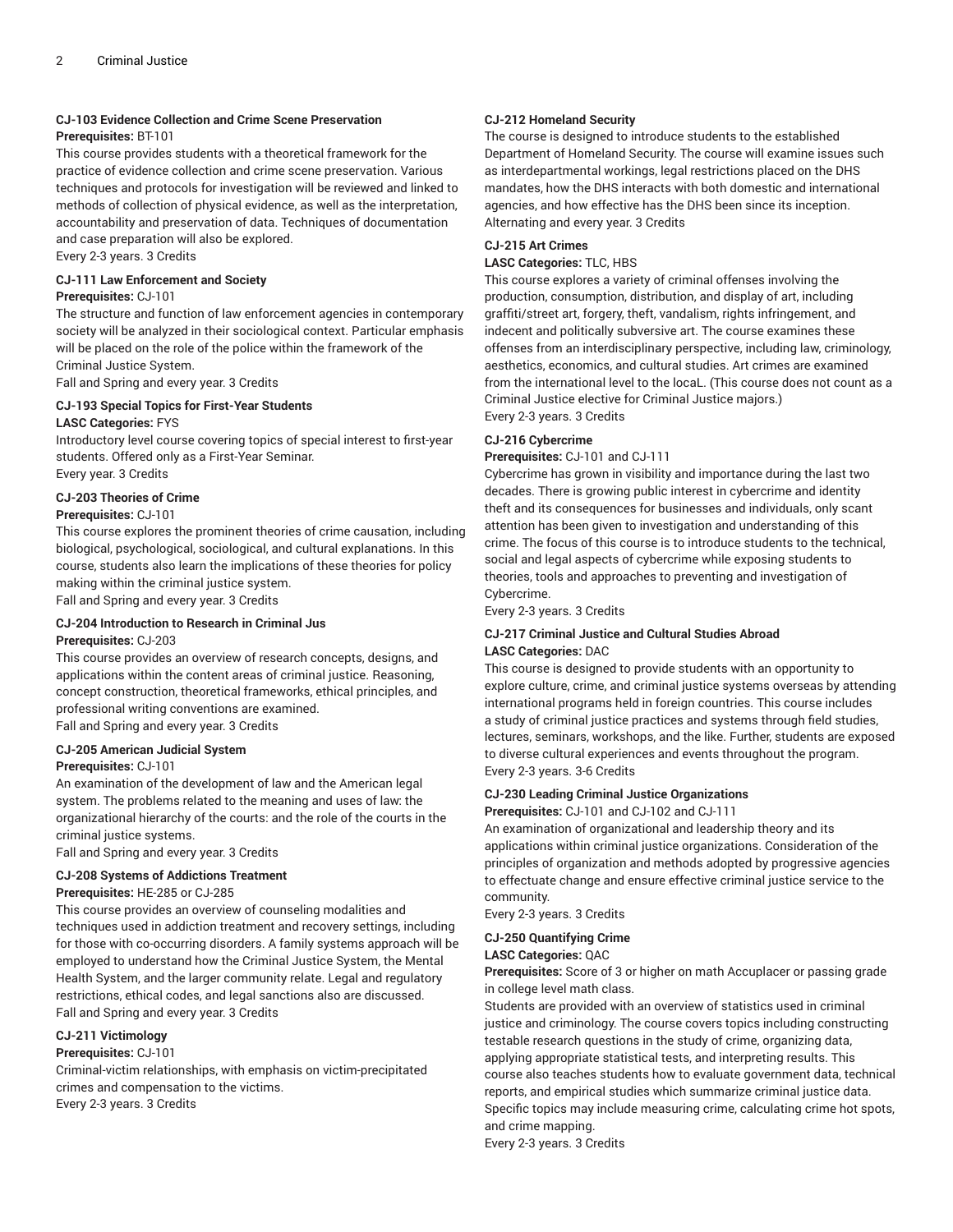# **CJ-285 Drugs and Society**

This course examines the history of alcohol and other mood changing drugs in the U.S, the myths and stereotypes of alcohol and drug use, sociocultural factors that contribute to the use of drugs, and the patterns and progression of substance use disorders. Every 2-3 years. 3 Credits

# **CJ-301 Juvenile Procedure**

**Prerequisites:** CJ-101, CJ-202/CJ-102, and CJ-205.

An examination of the underlying philosophy of juvenile justice and procedures used to process a juvenile alleged to be delinquent through the juvenile justice system. The course will focus on the differences between juvenile procedure and adult criminal procedure by examining recent court decisions and statutory law pertaining to juveniles. Every 2-3 years. 3 Credits

#### **CJ-302 Criminal Law**

#### **Prerequisites:** CJ-101 and CJ 205

The function of criminal law and its relationship to various criminal offenses, including crimes against persons and crimes against property. Fall and Spring and every year. 3 Credits

#### **CJ-305 Principles of Evidence and Proof**

#### **Prerequisites:** CJ-101 and CJ-205.

This course analyzes federal and state rules of evidence in criminal proceedings, focusing on the relationship between evidence and proof. The course also examines issues related to the collection and seizure of admissible physical evidence, the role of privileges, and the interrogation of the accused.

Spring only and every 2-3 years. 3 Credits

#### **CJ-306 Contemporary Problems in Corrections**

**Prerequisites:** CJ-101, CJ-201/CJ-111, CJ-202/CJ-102, CJ-205. An intensive analysis of selected problems in institutional and community corrections. Every 2-3 years. 3 Credits

#### **CJ-307 Contemporary Problems in Law Enforcement**

**Prerequisites:** CJ-101, CJ-201/CJ-111, CJ-202/CJ-102, CJ-205. An intensive analysis of selected problems in American law enforcement and police-community relations. A major research paper is required. Every 2-3 years. 3 Credits

#### **CJ-310 Organized and White Collar Crime**

**Prerequisites:** CJ-101, CJ-201/CJ-111, CJ-202/CJ-102, CJ-205. The methods through which organized crime influences and, in many instances, controls entire communities. Traditional types of crime heavily influenced by organized crime, such as loan sharking and gambling, will be analyzed in an effort to demonstrate the basis of power and wealth of organized crime in the United States.

Every 2-3 years. 3 Credits

# **CJ-320 Criminal Procedure**

**Prerequisites:** CJ 205, or its equivalent or permission of the instructor A study of the basic constitutional rights associated with the investigation, prosecution, and trial of criminal cases, and how the U.S. Supreme Court and other appellate courts have interpreted those rights. The course focuses on law enforcement practices including arrests, lineups, interrogations, searches and seizures, and in court processes including pre-trial proceedings, trial, and sentencing. Every 2-3 years. 3 Credits

#### **CJ-322 Gangs**

This course will offer an in-depth study of gangs in the United States. Topics to be examined include various theories of gang formation, group dynamics, and individual factors associated with gang membership. Attention will also be given to the different types of gangs that exist. Given these dynamics, the final portion of the course will focus on prevention and intervention efforts aimed at reducing gang behavior. Every 2-3 years. 3 Credits

#### **CJ-325 Capital Punishment**

This course focuses on capital punishment law, particularly United States Supreme Court decisions addressing constitutional issues relevant to the death penalty. Students also will explore empirical, penological, political, and moral issues related to the death penalty and its administration. Every 2-3 years. 3 Credits

#### **CJ-327 Race, Ethnicity and Criminal Justice Prerequisites:** CJ-205

An examination of the issues of race and ethnicity which continue to affect all aspects of criminal justice in America. Whether as offenders, victims, or as persons working (or seeking to work) within the system, African Americans, Hispanics, and other minorities are treated differently than non-minorities. This course explores the core concepts of race and ethnicity as they have developed in our culture, and examines the evidence for and against various forms of racism and discrimination in key institutions of the criminal justice system. The nature and status of constitutional, statutory, and other remedies are also explored. Every 2-3 years. 3 Credits

#### **CJ-329 Crime and the Media**

The course will deal with issues related to the mass media and crime in society. The increasing importance of the mass media in shaping peoples perception of attitudes toward the criminal justice system will be focused on. Other topics will include the media as a cause and cure for crime, biases in the media coverage, the effects of the media on criminal proceedings and crime on television and in films. Every 2-3 years. 3 Credits

#### **CJ-332 Violent Crime**

#### **Prerequisites:** CJ-101, CJ-203 and CJ-205

This course focuses on the study of violence and crime in America through exploring historical perspectives, examining diverse acts of violence, assessing relevant criminology theory regarding the genesis of violent behavior, considering media coverage, and reviewing trends in national and international data on violence. Specific violent crimes such as homicide, family violence, sexual assault, workplace violence, youth violence, and serial crimes will be surveyed. Acts of official violence, such as capital punishment and police brutality, will also be examined along with their impact on society.

Every 2-3 years. 3 Credits

#### **CJ-333 Terrorism**

#### **Prerequisites:** CJ-101, CJ-201/CJ-111

This course will explore the development of terrorism as a form of crime. Topics to be studied include major terrorist groups and their strategies, tactics and targets, jurisdictional issues, anti- and counter-terrorist operations, federal law enforcement, and future trends in terrorism. Fall and Spring and every 2-3 years. 3 Credits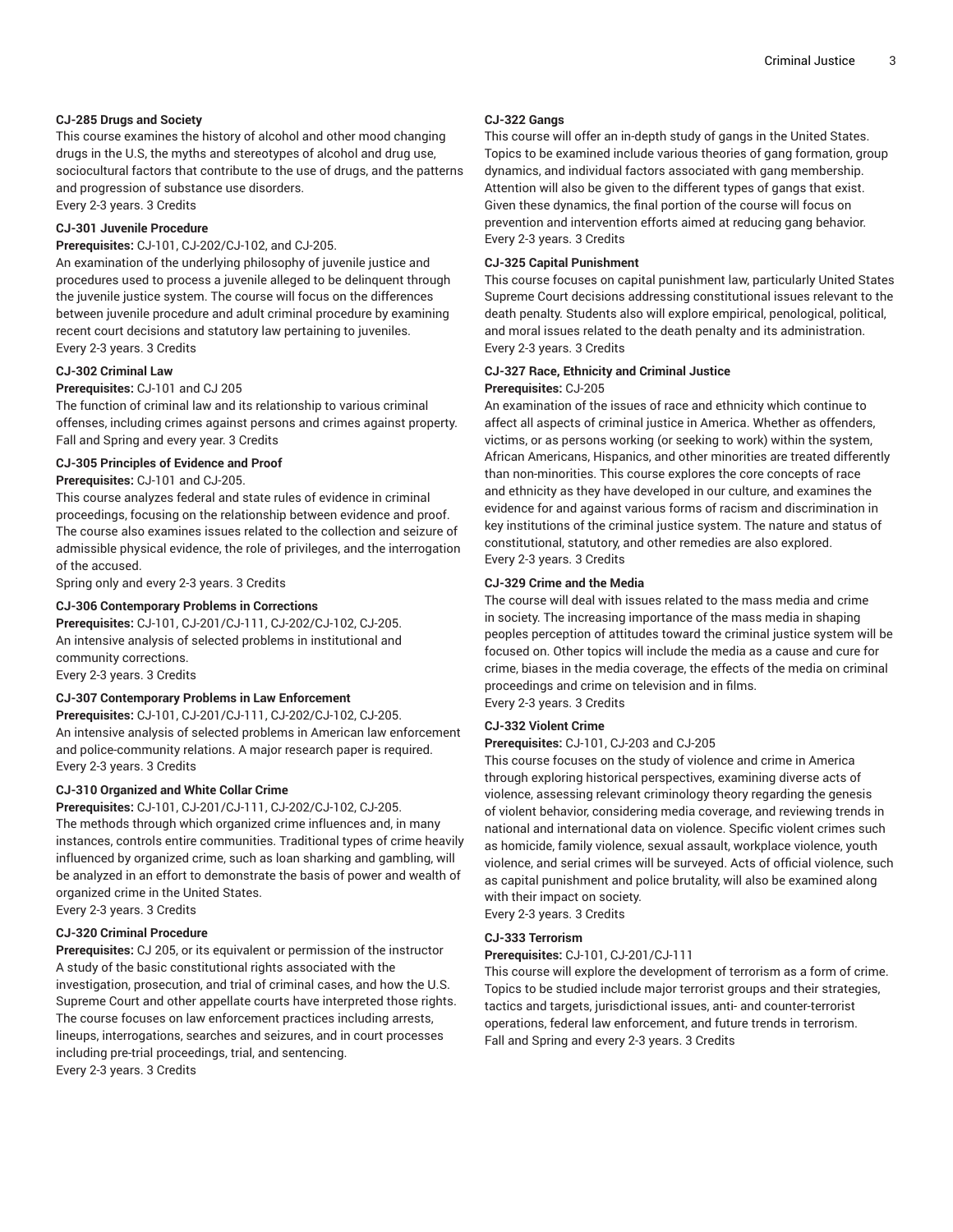### **CJ-334 Drugs, Crime and Society**

# **Prerequisites:** CJ-101.

This course will present an overview of the problems of drug-related crime in contemporary society. Specific drug substances are discussed, as well as legal, cultural, and social factors in connection with drug law enforcement.

Every 2-3 years. 3 Credits

#### **CJ-335 Comparative Criminal Justice Systems Prerequisites:** CJ-205

Increasingly, practitioners in the American criminal justice systems are required to interact with their counterparts, as well as citizens from other national jurisdictions. Effective interaction, including cooperation and sharing, requires some understanding of how criminal justice is conceived and practiced in other parts of the world. This course examines and compares key institutions of the criminal justice systems in six model countries, two in Europe, two in Asia, one Islamic nation, and one from Latin America. We look not only at formal organizations in each country, but also at actual practices and how they compare with each other and the United States. To understand how differences and similarities have developed, we also learn something of the history, culture, political system and economic conditions of each model country. Every 2-3 years. 3 Credits

# **CJ-337 Criminal Justice Ethics**

# **Prerequisites:** CJ-101

This course investigates the application of moral logic to problems in the field of criminal justice. Issues related to policing, criminal prosecution, and corrections will be studied. Students will be encouraged to induce general moral precepts and rules from the examination of particular situations and problems.

Every 2-3 years. 3 Credits

#### **CJ-338 Issues in Contemporary Security**

An overview of security systems applicable to contemporary industrial and commercial demands. Losses through physical, technological, and personnel hazards are viewed as preventable phenomena if vulnerabilities are recognized and ameliorative measures taken. Countermeasures will be weighed within the framework of loss criticality and cost of effectiveness.

Every 2-3 years. 3 Credits

# **CJ-340 Special Topics in Criminal Justice**

An in-depth study of a limited or specialized area within the criminal justice field. Course content will vary according to the area of specialization of the instructor and the interest of the students. May be repeated if course content differs. Other or on demand. 3 Credits

**CJ-351 Applied Research**

# **Prerequisites:** CJ-101 and CJ-204.

Students will work directly with one or more of the department faculty member(s) on new or ongoing research focused on a criminal justice topic and will gain practical experience in the research methodology appropriate to the research project. Topics will vary each semester by research needs of the Criminal Justice faculty. Alternating and every year. 3-9 Credits

### **CJ-352 Principles of Investigation**

**Prerequisites:** CJ-101 and CJ-201/CJ-111.

This course provides students with a theoretical framework for the practice of investigation in both the private and public sectors. Various techniques and protocols for investigation will be explored including infractions and ethics investigations and background investigations. Students will link these methods to the collection of physical evidence, interpretation and preservation of data, rules of evidence, techniques of documentation, along with interview and interrogation approaches. Every 2-3 years. 3 Credits

# **CJ-353 International Criminal Justice**

# **LASC Categories:** DAC

# **Prerequisites:** CJ-101

This course examines crime and the criminal justice system at the international level. This course mainly explores international aspects of crime, international and transnational crime, international criminal justice systems, including the United Nations, INTERPOL, the International Criminal Courts, and the international criminal justice statistics. Alternating and every year. 3 Credits

# **CJ-354 Addictions Counseling of Individuals and Families LASC Categories:** ICW

#### **Prerequisites:** HE-285 or CJ-285

This course provides students with an applied understanding of counseling skills, techniques, and strategies in addiction treatment. The psychology of addictions and various treatment modalities are discussed. Engagement, assessment, treatment planning, brief and ongoing treatment, continuing care, and work with special populations are considered. Dialectical behavior therapy, cognitive-behavioral, mindfulness practice techniques, and motivational interviewing concepts are introduced, and students apply them in role-playing scenarios. Boundaries, ethics, and counselor self-awareness are also covered. Fall and Spring and every year. 3 Credits

# **CJ-360 Program Evaluation**

**Prerequisites:** CJ-101 and CJ-204.

This course will explore the process by which we, in a practical sense, are able to provide useful information and analysis on policy and programs within a given set of real-world constraints. The class contains a service-learning component in which the student will perform a program evaluation on behalf of a community social service agency. Alternating and every 2-3 years. 3 Credits

# **CJ-361 Public Policy in Criminal Justice**

#### **Prerequisites:** CJ-101

This course provides an overview of how public policy shapes and influences the criminal justice system through the examination of various political, economic, legal, and social contexts. Current issues facing criminal justice policy makers are explored and various policy evaluation methodologies are reviewed. Additionally, reforms of the political process are discussed with respect to critical issues facing the criminal justice system in contemporary America.

Every 2-3 years. 3 Credits